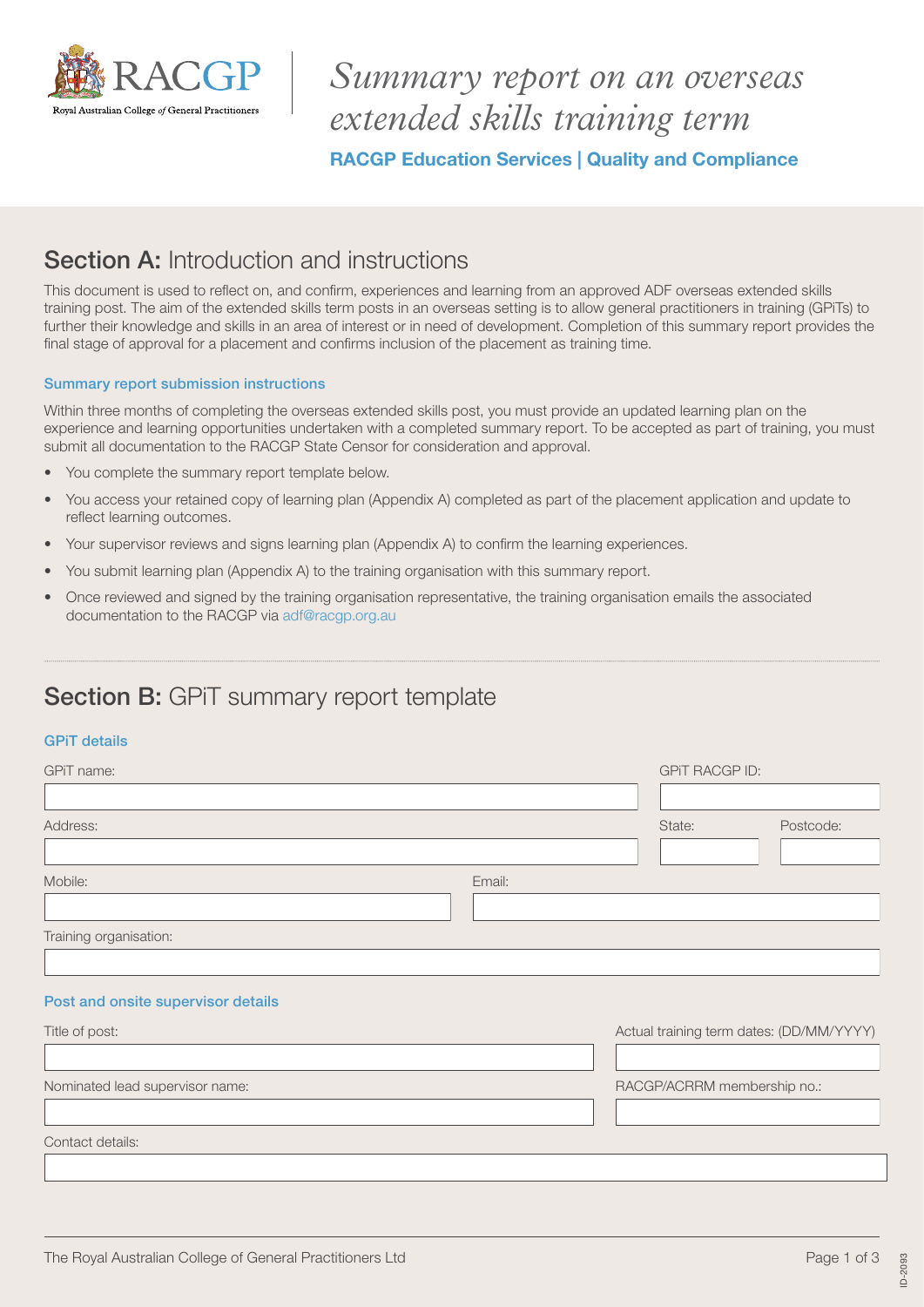Refer to the original application for the proposed post in relation to post description, role, responsibilities, working hours, patient population, accommodation etc.

Reflect and comment below on how the actual experience varied from the proposed post:

Signature: Date: Date: Date: Date: Date: Date: Date: Date: Date: Date: Date: Date: Date: Date: Date: Date: Date: Date: Date: Date: Date: Date: Date: Date: Date: Date: Date: Date: Date: Date: Date: Date: Date: Date: Date: D

 $\overline{\phantom{a}}$ 

### Section C: Summary report and updated learning plan -Training organisation comments

#### Training organisation to complete and confirm

Name of training organisation:

Placement dates: (weeks DD/MM/YYYY) Number of weeks:

Training organisation comments regarding placement:

Training organisation comments on updated learning plan/outcomes and experiences:

Training organisation lead medical educator (or delegate) name:

Signature: Date: Date: Date: Date: Date: Date: Date: Date: Date: Date: Date: Date: Date: Date: Date: Date: Date: Date: Date: Date: Date: Date: Date: Date: Date: Date: Date: Date: Date: Date: Date: Date: Date: Date: Date: D

 $\overline{\phantom{a}}$ 

Email this completed report and any attachments to [adf@racgp.org.au](mailto:adf@racgp.org.au)

ID-2093